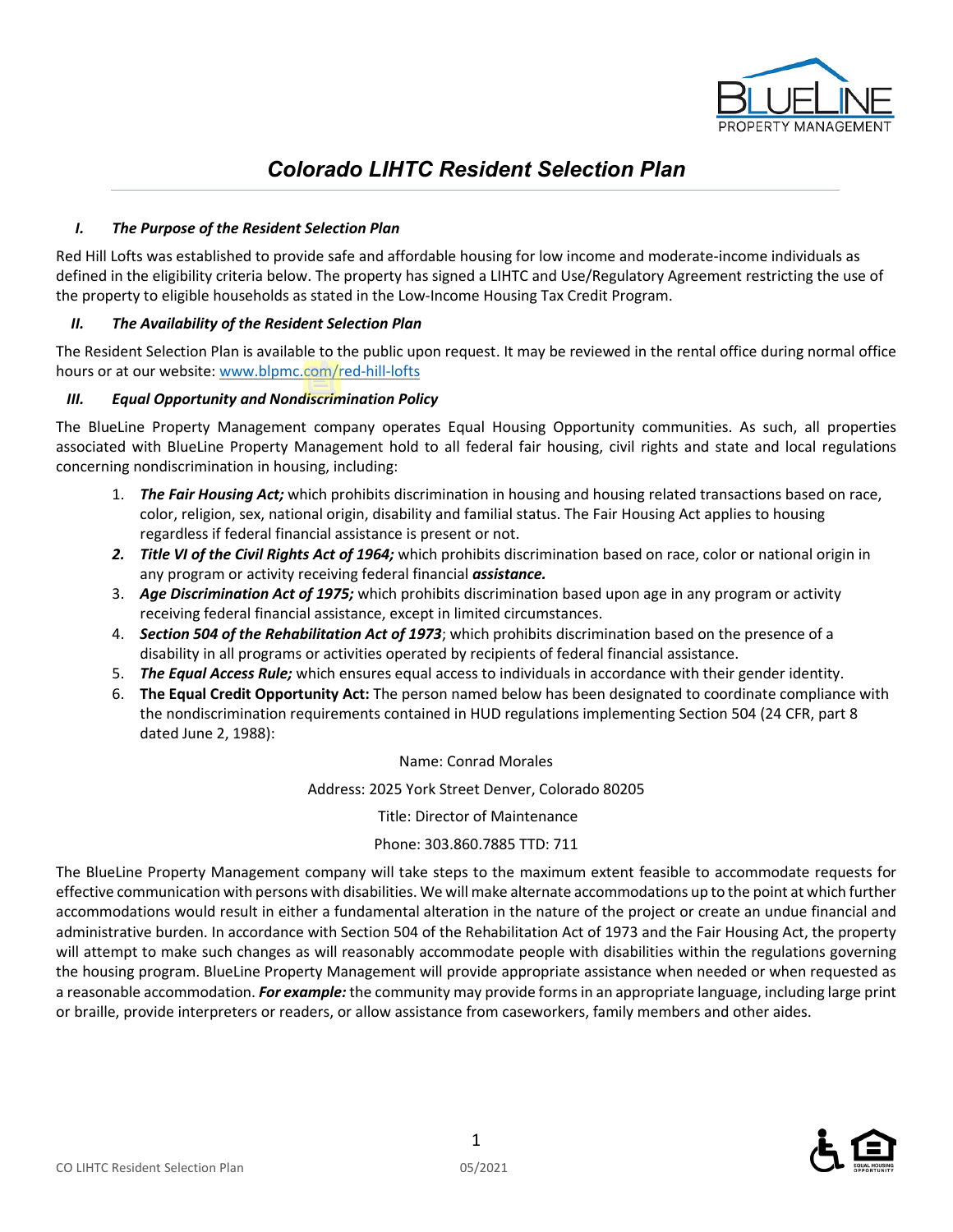

#### *Policies for Applying Violence Against Women Act (VAWA) Protections*

The Violence Against Women Act Reauthorization of 2013 (VAWA) provides protections to women or men who are the victims of domestic violence, dating violence, sexual assault and/or stalking. The BlueLine Property Management Company understands that, regardless of whether state or local laws protect victims of domestic violence, dating violence, sexual assault or stalking, people who have been victims of violence have certain protections provided through the Violence Against Women Reauthorization Act of 2013 (VAWA 2013).

If any applicant wishes to exercise the protections provided in the VAWA 2013, he/she should contact the Community Manager immediately.

The BlueLine Property Management Company will not assume that any act is a result of abuse covered under the VAWA 2013. In order to receive the protections outlined in the VAWA 2013, the applicant/applicant must specify that he/she wishes to exercise these protections.

Please see the BlueLine VAWA Policy for specifications.

#### *Program Eligibility Requirements*

Based on Federal regulations, BlueLine Property Management may admit only eligible applicants. In the selection of applicants for admission, eligibility criteria have been established in accordance with LIHTC and IRS guidelines. The following eligibility standards will be applied in accordance with these requirements:

1. The household's annual income must not exceed program income limits at move-in. The income limits for this county are posted on: <https://www.chfainfo.com/arh/asset/rent-income-limits> and may not exceed the 50% income limit listed.

2. The head of household, spouse, and co-head (regardless of age) and all adults in each household must sign an Authorization for Release of Information and the BlueLine Property Management Company created verification documents prior to move-in and annually thereafter. Family members who refuse to sign the Release of Information documents and/or refuse management the ability to verify program eligibility for the family will be denied housing

- 3. The unit for which the household is applying must be the household's only residence;
- 4. An applicant must agree to pay the rent required by the program under which the applicant will receive assistance.
- 5. All information reported by the household is subject to verification:

#### *Project Preference(s)*

Red Hill Lofts accepts all applications but is required to offer housing to households that meet the below guidelines prior to those who do not. Applicants who meet these requirements will be a priority 1 on our waiting list, meaning they may be offered housing prior to applicants who do not mee the below standards. New applications meeting the below guidelines may not be offered units already offered to another application in process.

1. Priority to persons who live and/or work within the boundaries of the Town of Carbondale, a retired person who has been a full-time employee in the Employment Area a minimum of four years immediately prior to his or her retirement with priority to persons who live or work within the boundaries of the Town of Carbondale, or a disabled person who has been a full-time employee in the Employment Area a minimum of two years immediately prior to their disability; or the spouse or dependent of any such qualified employee, retired. person, or disabled person.

2. A Qualified Person must be a full-time employee working in the Roaring Fork River Drainage Basin located from Aspen

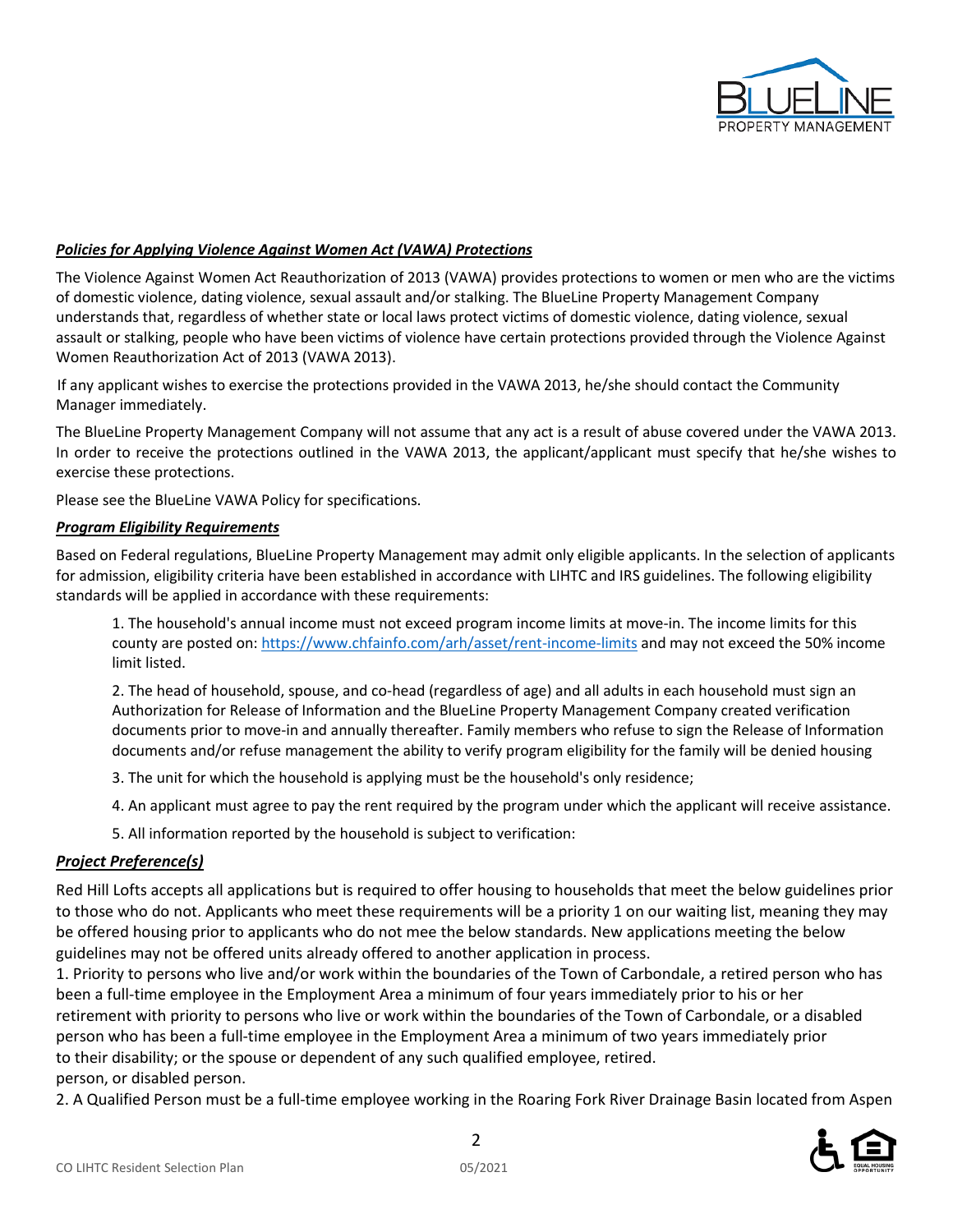

to Glenwood and the Crystal River drainage including Redstone and Marble. 3. All Other Applicants

## *Application Procedure*

BlueLine Property Management will accept applications from all interested parties who wish to be admitted to the property during normal business hours. Any prospective resident may, upon request, complete and submit, an application. Basic program and eligibility information may be given to prospective applicants; however, only submitted applications can determine the applicant's eligibility Management will not pre-screen prospective applicants by giving an opinion regarding the application outcome. All applicants approved for housing must qualify under the eligibly factors in the above sections.

## *Project-Based Voucher Units*

Red Hill Loft has partnered with the Garfield County Housing Authority to provide rental assistance for 12 units. Applicants' income must be within the current Federal Income Limits for Garfield County. Garfield County Housing Authority pulls potentially eligible families or individuals from its waiting list depending on available vouchers and federal funds. All new admissions to the Housing Choice Voucher Program must meet the eligibility requirements of income eligibility, citizenship status, and pass the criminal background requirements. You will also be required to sign a Release of Information Form and authorization to conduct a criminal background check form. When you are notified that you have been pulled from the waiting list, you must furnish birth certificates and social security cards for all family members and ID/Colorado Driver Licenses for all family members 18 years of age or older. You will also be asked to sign a Declaration of Section 214 status form. The content of this form may restrict or limit assistance to non-eligible immigrants. Also, Applicants must prove U.S. Citizenship or proof of eligible immigration status. You must provide written proof of all deductions, which include childcare and medical expenses for disabled or elderly families. GCHA staff will verify all information provided to the Housing Authority. A family will be deemed ineligible for the Housing Choice Voucher Program if applications are incomplete, non-responding to letters, or refusing to supply required documentation and information.

## *When and How to Apply*

All applications must be complete with no blanks and must be signed. No applications will be processed until the applicant has given their written consent, which is satisfied by signing all forms of the application packet in the designated places. Due to different project specific requirements, BlueLine Property Management does not maintain a centralized application process. In order to apply for residency, applicants must provide a complete application to each specific property they wish to apply for.

# *Procedure for Accepting Applications*

Persons desiring housing must complete the application packet in its entirety. All individuals 18 years of age and older, regardless of relationship to one another, who will be living in the unit must be identified and are required to complete and sign an application packet. All household members 18 years of age and older must sign all required verification forms in order to determine program eligibility. Applications will be processed on a first come first serve basis.

# *Denied Applications*

Once applicant screening has been complete and all materials have been verified and evaluated, any application not meeting the above criteria will be denied. Applicants that have been denied will be notified in writing. All denials will list

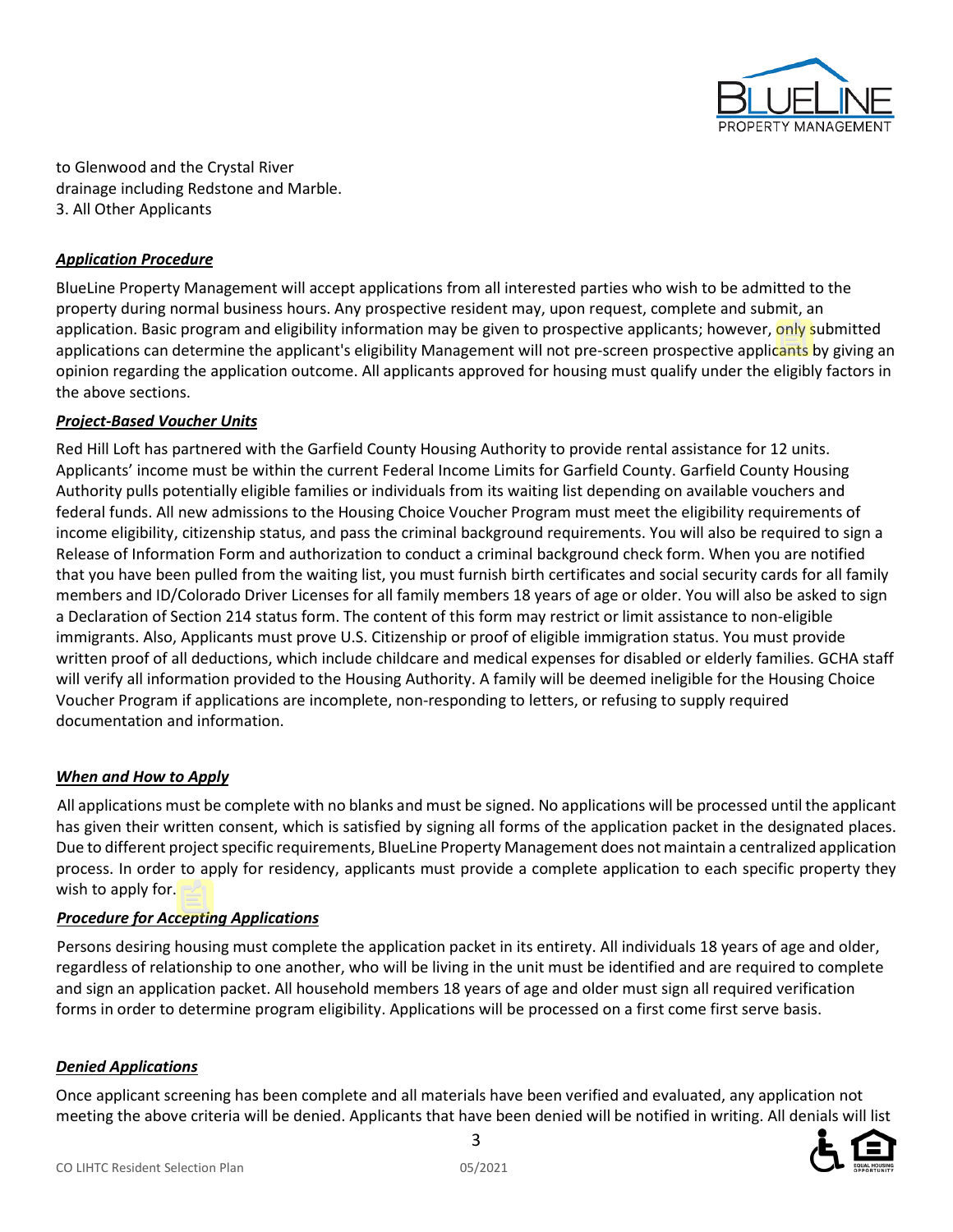

the reason(s) for the denial and advise the applicant that they have fourteen (14) business days to contact Management for an appointment to discuss the denial.

## *Appeals*

All denied applicants have the right to appeal the decision. The request for appeal must be in writing and made with fourteen (14) business days from the date of the denial letter. The contact information for requesting an appeal will be outlined in the rejection letter. In accordance with HUD regulations, persons with disabilities have the right to request reasonable accommodations to participate in the informal hearing process. Any meeting with the applicant to discuss the applicant's denial will be conducted by a property staff member who was not involved in the initial decision to deny admission or assistance. Any decision to overturn the initial denial is entirely rendered at the hearing.

A meeting with Management regarding the denial does not imply that the denial will be overturned. A copy of the denial letter will be placed with the application and the application will remain at the property for three years. Denied applications will not be returned to applicants.

## *Applicant Screening Criteria*

BlueLine Property Management is committed to selecting qualified residents in a non-discriminatory manner. All application Information will be verified consistently and in the same manner to avoid giving favorable or unfavorable treatment to any particular applicant. All applicants who reside at the Property, including live-in aides, persons to be added to household, both before and after Initial occupancy must consent to management's screening process.

## *Methods of applicant screening will include:*

- **a)** Criminal background check;
- **b)** Sex offender registry search;
- **c)** Credit check;
- **d)** Verification of past rental history (for the past five years);
- **e)** Additional BlueLine Property Management adopted criteria established below.

It is our policy to investigate the background of all persons interested in living in our community for the last seven (7) years. BlueLine Property Management will deny admission to the project for cause if the applicant or a member of the applicant's household has any of the following reported criminal related reason that have occurred within the timeline identified below prior to the application date regardless of the applicants age at the time the offense was committed. All records are evaluated from the date of the disposition.

| <b>Offense</b>                 | Felony  | <b>Misdemeanor</b> |
|--------------------------------|---------|--------------------|
| Arson                          | 7 Years | 7 Years            |
| <b>Assault and Battery I</b>   | 7 Years | 3 Years            |
| <b>Assault and Battery II</b>  | 7Years  | 5 Years            |
| <b>Bad Checks</b>              | 7 Years | 2 Years            |
| <b>Burglary I or II</b>        | 7 Years | 5 Years            |
| <b>Crimes Against Animals</b>  | 7 Years | 1 Year             |
| <b>Crimes Against Children</b> | 7 Years | 3 Years            |
| <b>Destruction of Property</b> | 7 Years | 5 Years            |
| <b>Disturbance of Peace</b>    | 7 Years | <b>NA</b>          |
| <b>Domestic Crimes</b>         | 7 Years | 3 Years            |

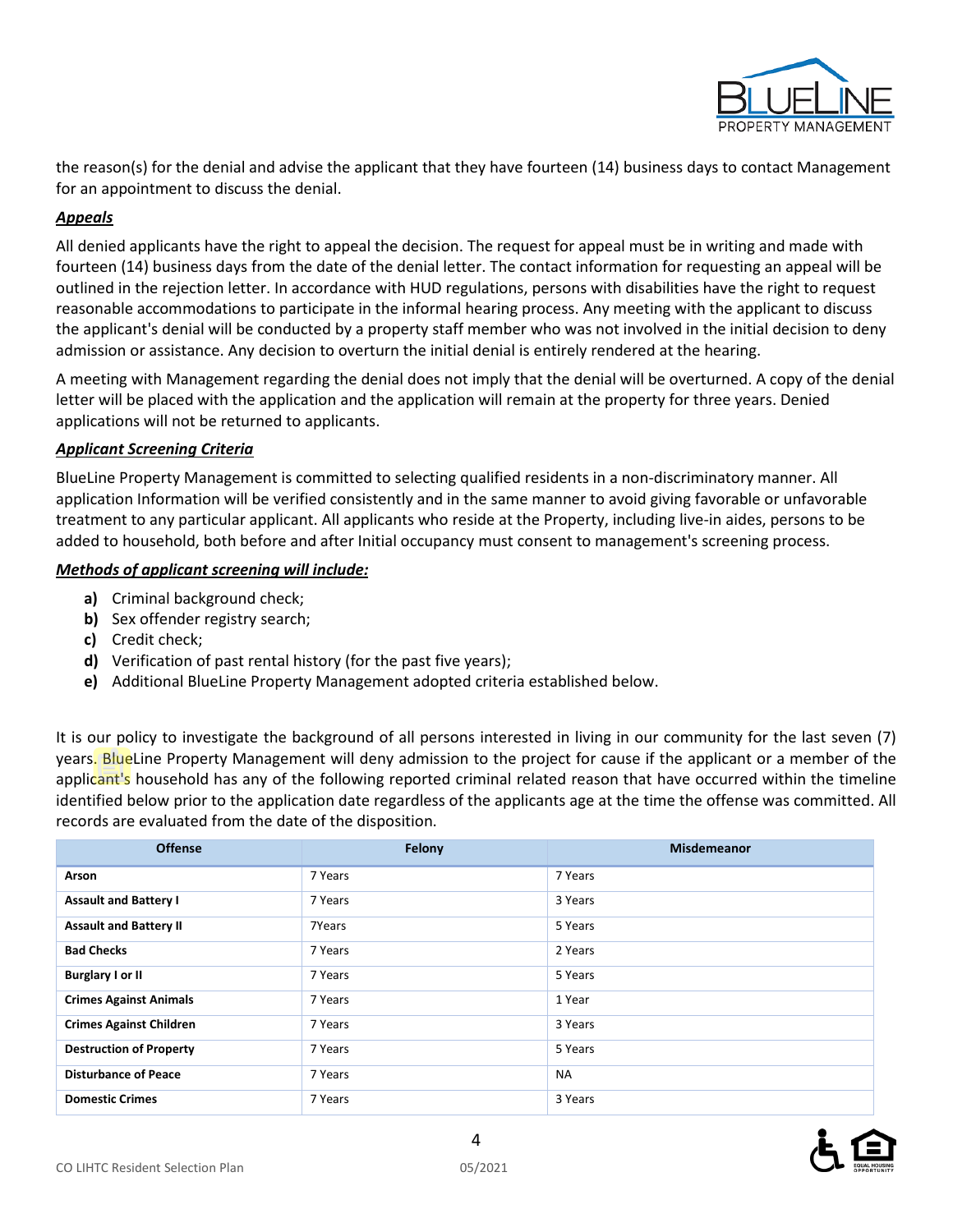

| Drug Offenses I                      | 7 Years | <b>NA</b>          |
|--------------------------------------|---------|--------------------|
| Drug Offenses II                     | 7 Years | <b>NA</b>          |
| <b>Drug Offenses III</b>             | 7 Years | 3 Years            |
| Drug Offenses IV, V and VII          | 7 Years | 5 Years            |
| <b>Drug Offenses VI</b>              | 7 Years | 3 Years            |
| <b>Embezzlement</b>                  | 7 Years | 3 Years            |
| Fraud I and II                       | 7 Years | 3 Years            |
| Harassment                           | 7 Years | <b>NA</b>          |
| Homicide I, II, III, IV              | ANY     | 7 Years            |
|                                      |         |                    |
| Kidnapping I and II                  | 7 Years | 5 Years            |
| <b>Offense</b>                       | Felony  | <b>Misdemeanor</b> |
| <b>Organized Crime</b>               | 7 Years | 3 Years            |
| Robbery                              | 7 Years | 5 Years            |
| Sex Crimes - Other                   | 7 Years | 3 Years            |
| Sex Crimes Against a Person OR Child | ANY     | 7 Years            |
| Theft/Larceny                        | 7 Years | 3 Years            |

In addition, the BlueLine Property Management will obtain rental verifications from current and past two (2) years of addressed. Applicants will be denied for derogatory landlord history if any of the following are reported:

- Late 4 or more times in a year
- Repeated lease violations
- Excessive damage to unit
- Damage to common areas
- Disruptive conduct (resident or guests)
- Eviction filed within last two years
- Unauthorized occupants
- False information provided
- Eviction from subsidized housing within last three years

Having unfavorable credit will not be an automatic denial. If there are past landlords listed where you either currently owe money to or owed money to and have paid, rental verifications will be obtained for those addresses as well.

After a review of each household member's credit report, BlueLine Property Management may deny admission for the following credit reasons:

- Balance(s) owed to utility company (this does not include cell phone or cable/satellite providers)
- Balance(s) owed to previous Landlords

Applications will be approved if applicant can provide documentation that balances owed of less than \$500 are paid to previous landlord in full. If balance is more than \$500, applicant can provide documentation regarding payment plan with previous landlord.

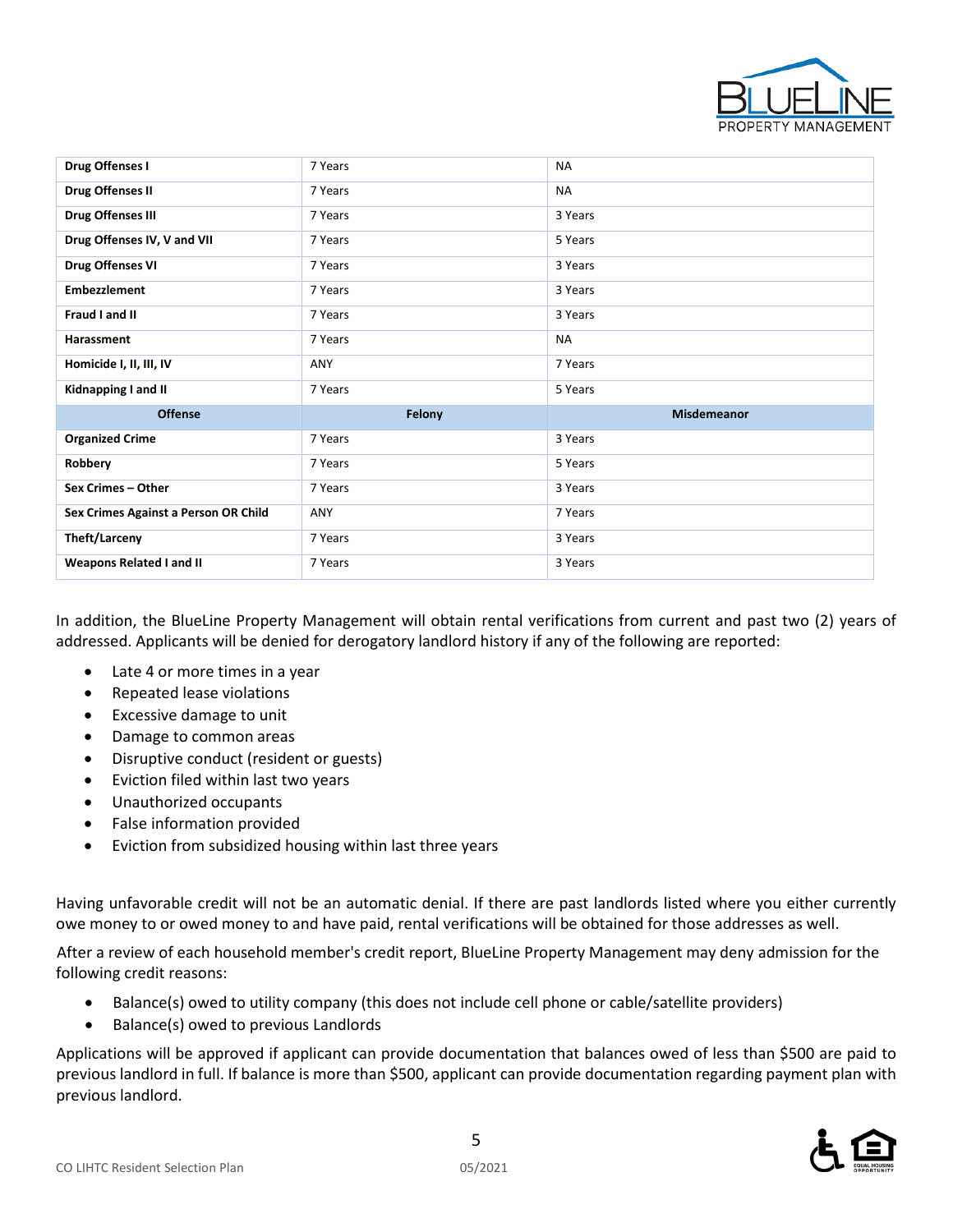

## *Student Status*

Student households comprised of full-time students are prohibited unless the household meets one of five exceptions continually for the period of time that everyone is a fulltime student. This includes:

- married and entitled to file a joint tax return,
- single parents with minor children in which the adult and children are not a tax dependent of any third party (minors- exclude parents residing outside of the household),
- receipt of state welfare assistance payments such as TANF,
- former foster children & adults,
- and/or those who get assistance from the Job Training Partnership Act or similar program.

NOTE: Any household violating the LIHTC Student Rule will be terminated.

## *Changes to Family Composition after Move-in*

The family may request a change in unit size due to the addition or subtraction of a family member after 6 months of occupancy, but changes may not be allowed until after 12-month lease period if household income would change. Families must inform management within 14 days when a change occurs. The household must meet program eligibility requirements at the time the change of household composition occurs. Adult additions to the family must be approved for occupancy in accordance with the property's resident selection criteria prior to occupying the unit. Adult members' income must be considered in the maximum income limit and must be added to the lease. Standard occupancy limits are no more than 2 per members per bedroom. Ask management about exceptions.

## *Unit Transfers*

Should a need arise for a current resident to transfer to either a smaller or larger unit, "in-place" residents will be given priority over applicants on the Waiting List. Unit Transfers shall be strictly limited to the following situations:

- a) *Reasonable Accommodation*: When approved as a reasonable accommodation that would allow the tenant's full use of the property based on a disability related need.
- b) **Over/Underutilization of unit**: When a change in household composition causes the current unit to be over or underutilized. For example, if a household size changes a unit transfer to a larger or smaller unit may be requested by the resident or may be required to Management. Per the occupancy standards above, a minimum of one person per bedroom and a maximum of two persons per bedroom are required.
- c) *Need for Accessible Unit*: When a resident needs a unit with handicap-accessible amenities and fixtures.
- d) *Medical Necessity*: Medical reason certified by a doctor.
- e) *Deeper Subsidy:* The availability of a deeper subsidy which would decrease resident rent responsibility.

Unit transfer approval may be granted once all required documentation is received. If written documentation of the need to accommodation is required, BlueLine Property Management will inform the resident and request the resident's authorization for verification.

Residents transferring must be current with rent, pass a unit inspection and have no unresolved lease violation notices. BlueLine Property Management has elected to establish a policy of requiring a new security deposit be paid to the new unit. Any excessive damages deemed beyond normal wear and tear or caused by abuse, neglect or willful destruction shall be billed to the resident in the form of an itemized list of damages.